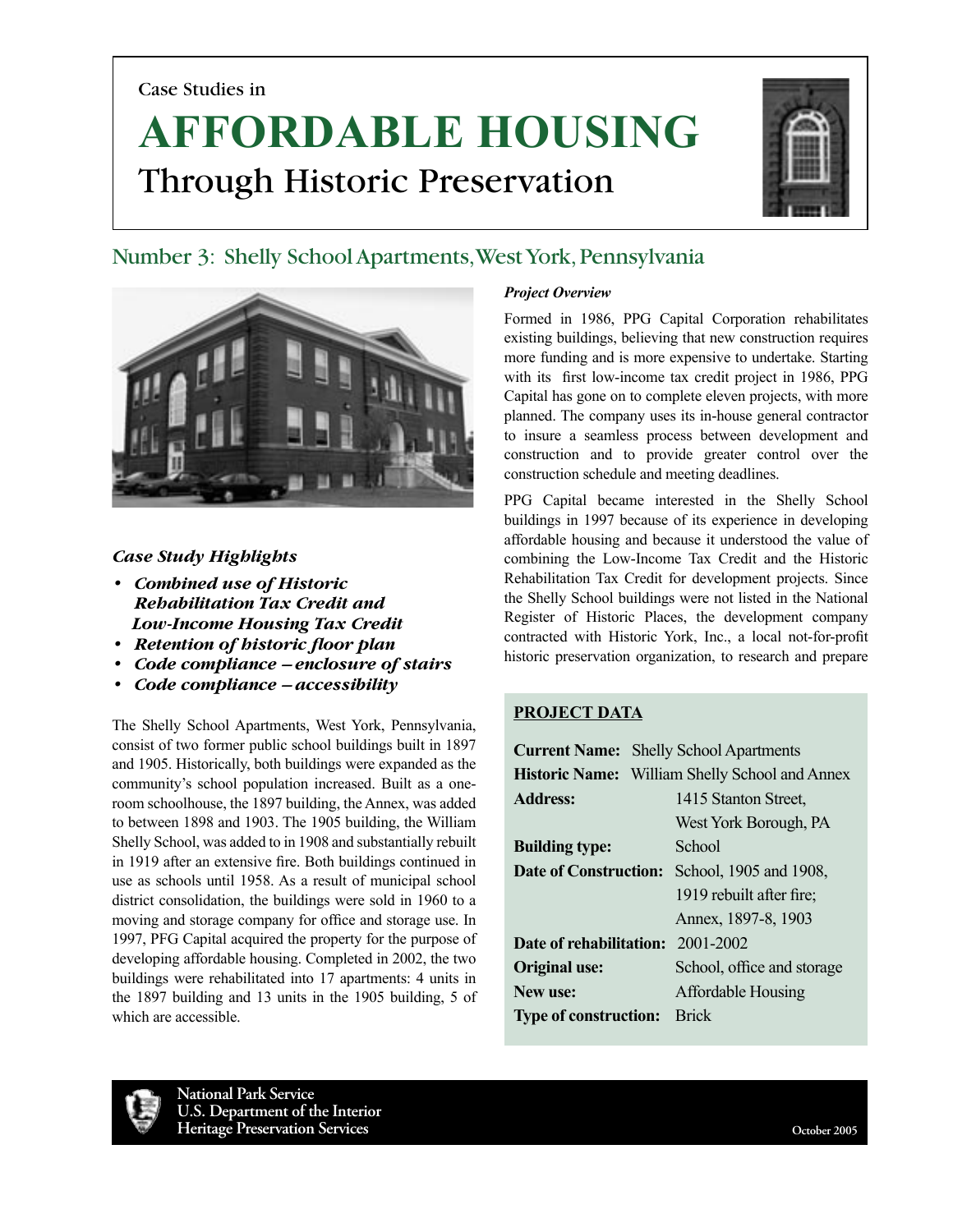a report on the history and significance of the buildings for submission to the Bureau for Historic Preservation, Pennsylvania Historical and Museum Commission, which is Pennsylvania's State Historic Preservation Office (SHPO). After conducting a site visit in March 1998 and reviewing the documentation, the SHPO advised the owner that the property appeared to meet National Register criteria A and C for education and architecture and would be nominated for listing in the National Register.

## *Rehabilitation Work*

The Shelly School buildings retained a significant amount of historic features and fabric on both the interior and the

## **DEVELOPMENT SCHEDULE**

| <b>Event</b>                             | Date               |
|------------------------------------------|--------------------|
| Project initiated                        | August 1997        |
| Preservation consultant hired            | November 1997      |
| <b>SHPO</b> site visit                   | March 26, 1998     |
| SHPO Determination of Eligibility        | April 14, 1998     |
| Architect hired                          | <b>July 1999</b>   |
| <b>HOME</b> Fund approval                | November 1999      |
| LITC reservation approval                | September 2000     |
| $L &$ I variance approval                | September 26, 2000 |
| <b>HRTC</b> Part 1 approval              | November 6, 2000   |
| Financing approval                       | November 2000      |
| First L $&$ I variance hearing           | December 12, 2000  |
| Construction begun                       | January 2001       |
| Second L & I variance hearing            | April 25, 2001     |
| Listing in National Register             |                    |
| of Historic Places                       | May 2, 2001        |
| <b>HRTC</b> Part 2 approval              | May 21, 2001       |
| Leasing begun                            | September 2001     |
| Leasing completed                        | October 2001       |
| Construction completed                   | October 2001       |
| <b>LITC</b> allocation                   | February 2002      |
| <b>HRTC Final Certification approval</b> | March 5, 2002      |

#### *Notes*

*HRTC – Historic Rehabilitation Tax Credit L & I – Pennsylvania Department of Labor & Industry LITC – Low-Income Housing Credit SHPO – State Historic Preservation Office*



*William Shelly School (right) and Annex (left) before rehabilitation. All the original windows remained beneath the plywood.*

exterior when PFG Capital acquired them. These features included all the original double-hung sash windows, both interior staircases located at the ends of the east-west corridors that extended the length of the 1905 building on all floors, wainscoting in both the corridors and classrooms, window and door trim, original classroom doors and transom sash, and light fixtures. In order to qualify for the Historic Rehabilitation Tax Credit, the Shelly School buildings needed to retain these character-defining features *in situ* while accommodating the new use as apartments.

The William Shelly School, the 1905 building, had a number of intricate rehabilitation issues. The proposed program called for re-establishing the original entrance on the south elevation of the 1905 building and making the entrance, which is four to five feet above grade, accessible for disabled residents; maintaining the intact east-west corridor with the original wainscoting, classroom doors, transoms, and trim; preserving the symmetrical staircases that served all three floors; maximizing the use of the classroom space and auxiliary spaces; providing a safe means of egress without having to add new emergency stairs; and meeting the energy efficiency requirements for affordable housing of the Pennsylvania Housing Finance Agency.

PFG Capital wanted to reestablish the original south entrance, which had been infilled in 1960, and to reconstruct the exterior steps. Historically the stairs ascended directly into the recessed entry; there was no stoop. The architect applied for and was granted a variance by the Pennsylvania Department of Labor  $\&$  Industry (L  $\&$  I), the statewide building code review agency, so that two accessible exits and an elevator were not required. The architect's first design for making the re-established historic entrance accessible called for a long switchback ramp that traversed the entire east side of the south elevation. The SHPO had concerns about the impact of adding a ramp of this scale across the principal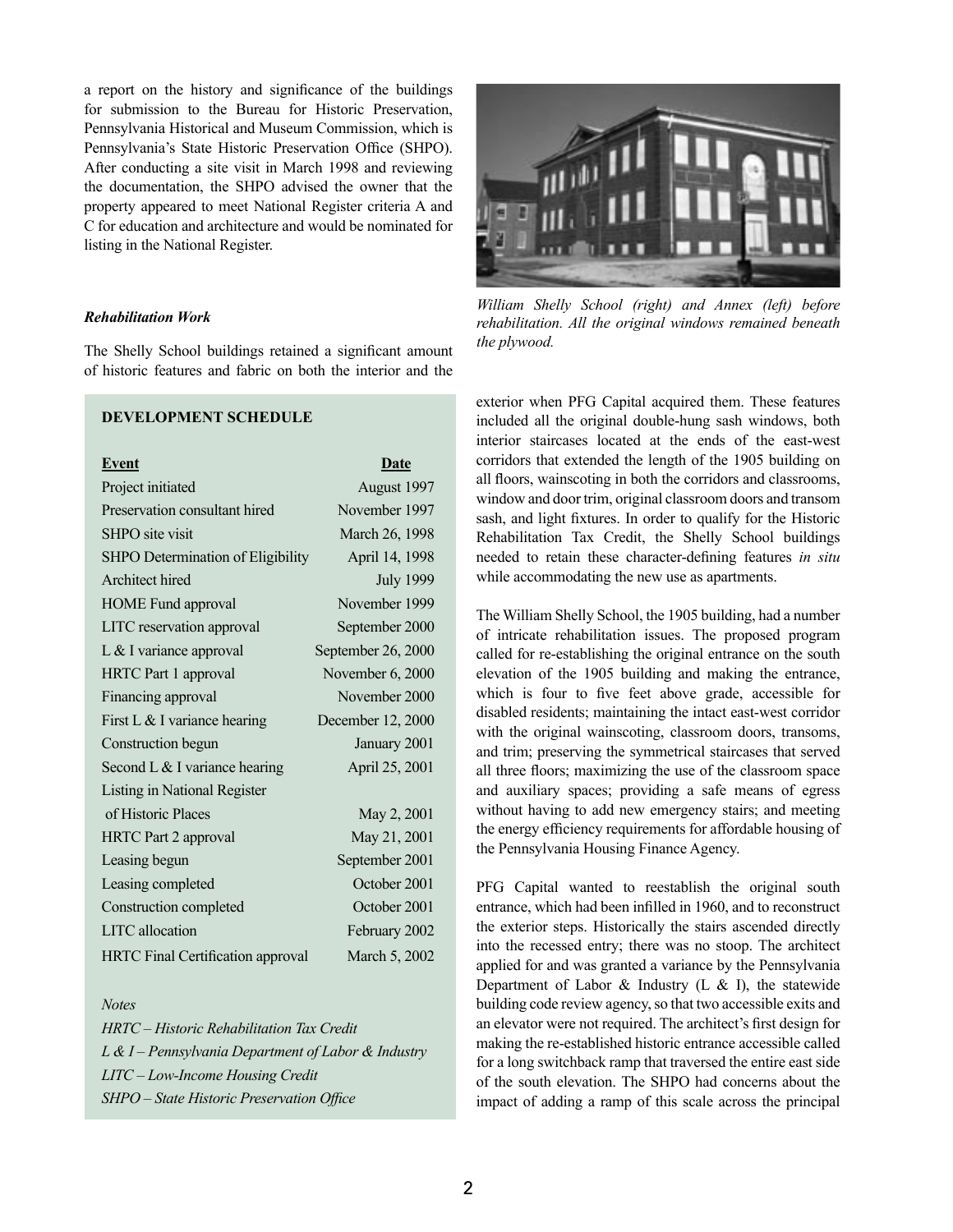

elevation of the building. Accordingly, the owner proposed instead to add a lift on the east side of the reconstructed exterior steps. This solution, which was included in the L  $&$  I variance, had a minimal effect on the principal elevation and allowed the historic main entrance to be utilized by all residents.

Of critical importance to the building's historic integrity was the intact interior floor plan, which likely dated to the rebuilding of the school after the 1919 fire. In the corridors, all the historic features and finishes survived, including wainscoting, doors, frames, and transoms on all three floors, and the two staircases with arched windows on the landings at the opposite ends of the corridors. The statewide building code in place at that time (2000) required a one-hour rated corridor in order to provide a safe means of egress from the building. Working with the SHPO, the architect applied for a second  $L \& I$  variance that allowed for the retention of the intercommunicating stairs and existing classroom doors and that waived the requirement for a one-hour fire rating between the units. This required that the building be equipped with automatic and manual fire alarm systems, sprinkled according to NFPA 13(r), equipped with emergency lighting, and that all the glass in the historic doors and transom sash be retrofitted with



*Shelly School classrooms (top) and halls (above) prior to rehabilitation; historic features and finishes were preserved in the rehabilitation.*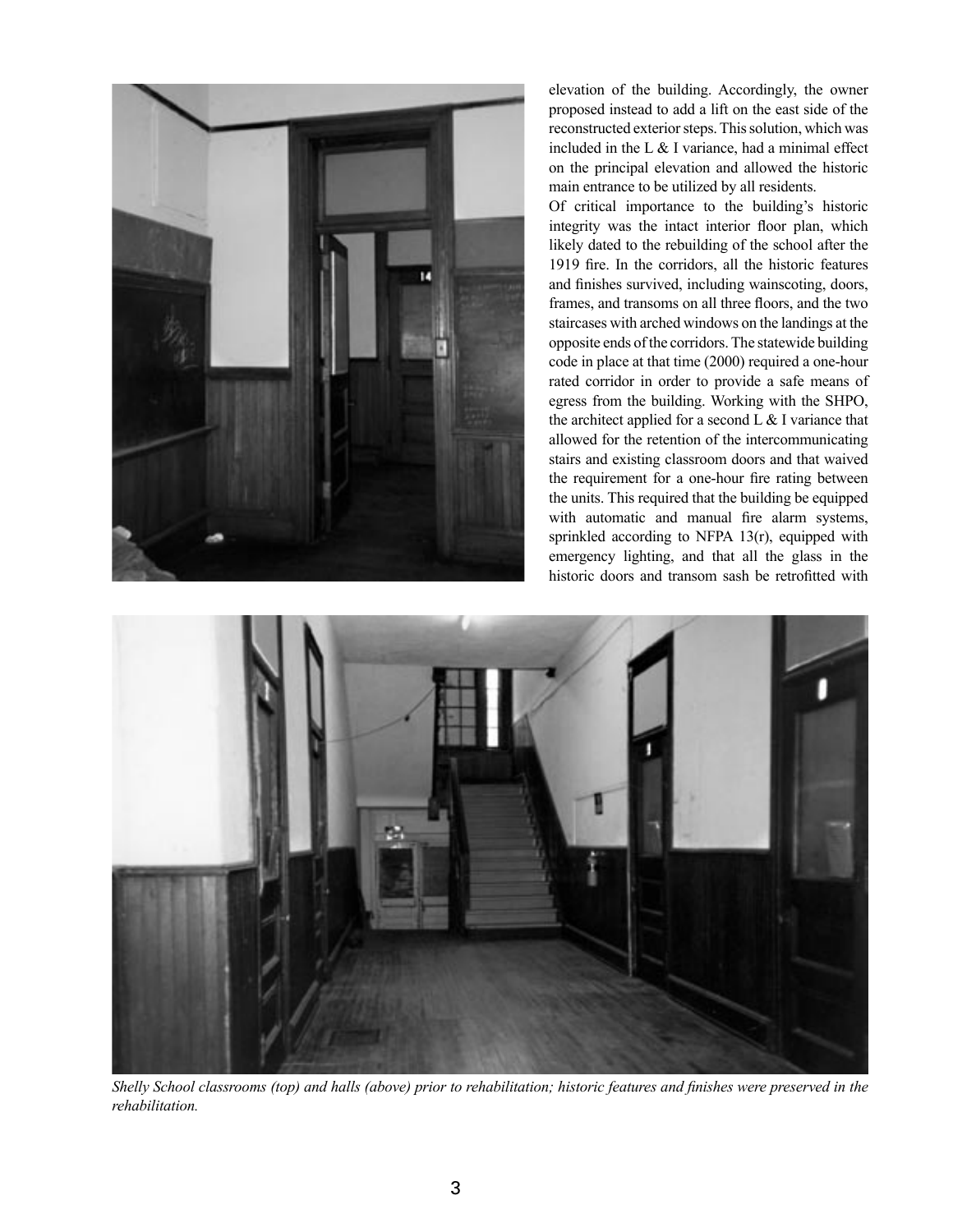

*The historic main (south) entrance was reopened and an accessible lift placed to the right of the rebuilt steps, enabling all residents to use this entrance.* 

 $\frac{1}{4}$ " wire glass. L & I granted this second variance. Thus, the historic features and finishes and architectural detailing in the corridors could be preserved, while making the stairs and corridors safe means of egress.

A more complex issue remained, however. In granting the second variance that allowed for the retention of historic materials in the corridors, L & I ruled that a smoke barrier must be installed between the staircase and the corridor on the ground and first floor, although the second floor corridor could remain open. This requirement presented a dilemma.

The symmetrically located open staircases at each end of the first floor corridor were architecturally significant and character-defining; therefore, the visual connection between the first floor corridor and the stairs needed to be retained. Additional discussion between the

*The Shelly School rehabilitation successfully retained the historic corridors and their connection to the original stairs, while creating apartments in the* 

Ш.

*former classrooms. First Floor Plan before*

SHPO and the project architect resulted in the following solution: construct a one-hour fire-rated wall at the bottom of each staircase on the ground floor and construct glass wall smoke barriers at the top of each staircase on the second floor landing. This allowed the staircases to remain open on the first floor corridor. With some reluctance, the project architect proposed this solution for a third variance to L & I. After a private hearing, an unusual procedure, it was approved with the provision that all doors were to be fitted with automatic closures.

Mechanical ductwork and sprinkler piping were concealed in an 18" deep bulkhead that crossed the corridors. Historic pendent lights similar to those

remaining in the classroom were acquired from a community architectural warehouse to highlight the historic character of the corridors.

The high level of historic features and finishes remaining in the classrooms posed a challenge to the unit design because of the need to retain the historic materials, to provide comfortable units for the tenants, and to meet the Pennsylvania Housing Finance Agency's energy requirements. Geo-thermal heating systems that operate at costs 25% less than conventional systems and are more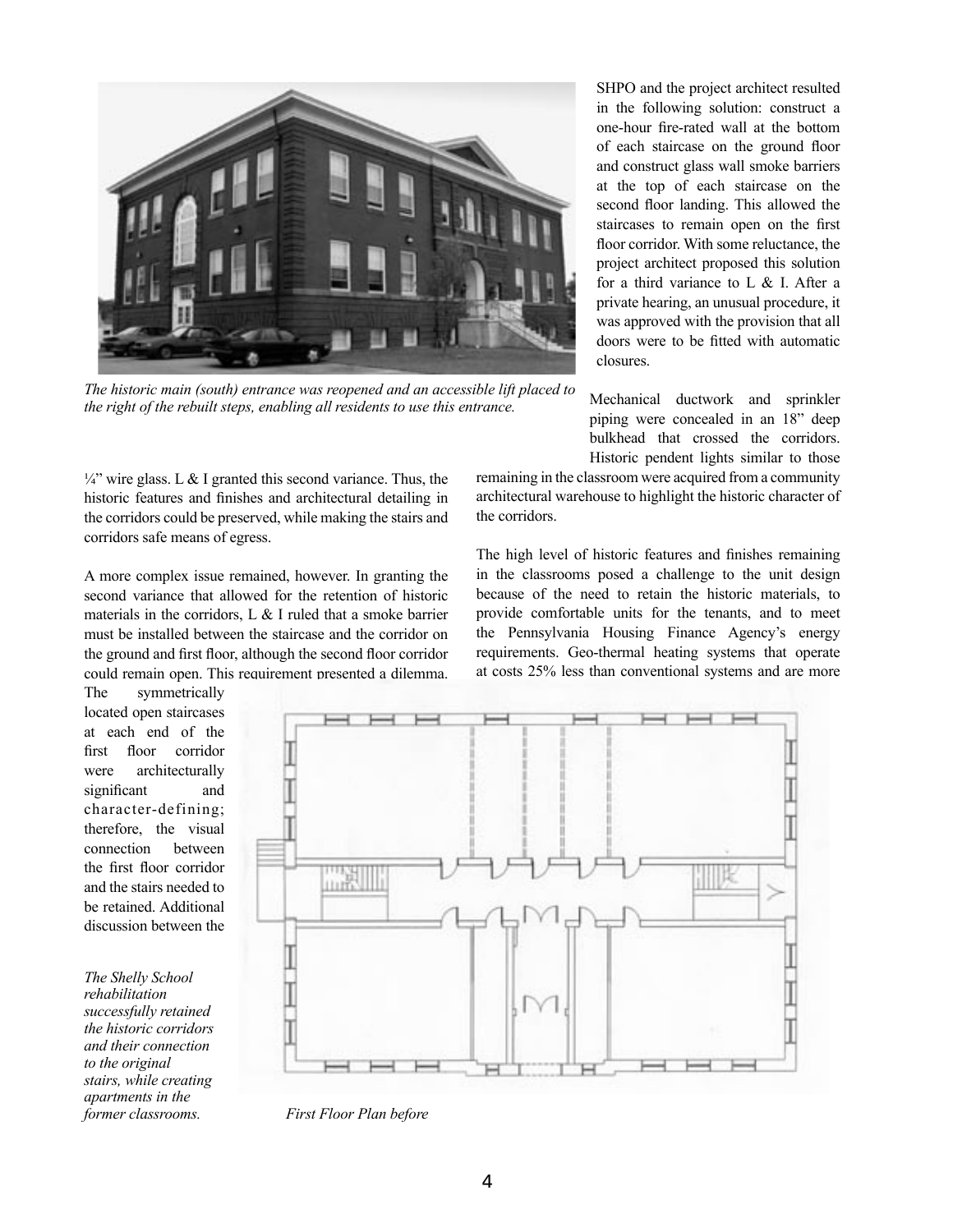ecologically sensitive were installed. Mechanical systems for each of the apartments were placed above the ceilings in the kitchen and bathrooms, which allowed the historic ceiling height to be maintained in the living and bedroom areas. In order to insulate each of the units to meet the International Energy Conservation Code, the original wood trim was carefully removed from the exterior walls, the walls were furred out with R-13 insulation, gypsum board was applied to the furring channels, and the historic trim was reinstalled. In addition, exterior storm windows were installed on all windows. Because the original slate blackboards were generally located on interior walls that did not require reinsulation, they were retained in some units as decorative features.

## *Project Financing*

Several layers of conventional and government-funded financing were utilized to meet the development and rehabilitation costs for the Shelly School project. This included a construction/bridge loan in the amount of \$285,000 from The Drovers & Mechanics Bank, York, Pennsylvania, and HOME funds in the amount of \$340,000 provided as a below-market rate loan by York County through the HOME Investment Partnerships Program of the U S Department of Housing and Urban Development. Even with this financing, the owners had a gap to close and, therefore, sought other avenues for funding. Since the project was to provide residential rental units for low-income families and individuals, an application was made to the Pennsylvania Housing Finance Agency for an allocation of Federal Low-

## **PROJECT FINANCING**

## **Total Cost of Project**

| Acquisition                                        | 160,000     |  |
|----------------------------------------------------|-------------|--|
| Rehabilitation*                                    | \$1,724,700 |  |
| Total                                              | \$1,884,700 |  |
| Total rehabilitation cost per unit                 | \$101,453   |  |
| *Represents total costs, not just qualifying costs |             |  |

## **Sources of Funds**

The Drovers & Mechanics Bank (Bridge Loan)

|                                           | \$285,000      |
|-------------------------------------------|----------------|
| <b>York County HOME Funds</b>             | \$340,000      |
| Developer Fee Reinvestment                | \$98,700       |
| Total                                     | \$723,700      |
|                                           |                |
| Equity                                    |                |
| The Drovers & Mechanics Bank              | \$1,160,000    |
| Housing Initiatives Community             |                |
| Development Corporation                   | S.<br>1,000    |
| <b>Total Financing Sources and Equity</b> | \$1,884,700    |
|                                           |                |
| <b>Tax Credits</b>                        |                |
| Low-Income Housing Tax Credits            | \$109,160/year |
| Historic Rehabilitation Tax Credits       | \$303,162      |
|                                           |                |



Income Housing Tax Credits pursuant to Section 42 of the Internal Revenue Code. In addition, due to the historic significance of the property, an application for the Federal Historic Rehabilitation Tax Credit, a 20% tax credit on qualified rehabilitation expenditures, was submitted to the SHPO.

Ultimately, the project received an allocation of Low-Income Housing Tax Credits for a tenyear period. The project qualified for both the Low-Income Housing Tax Credit for the rehabilitation of the building as well as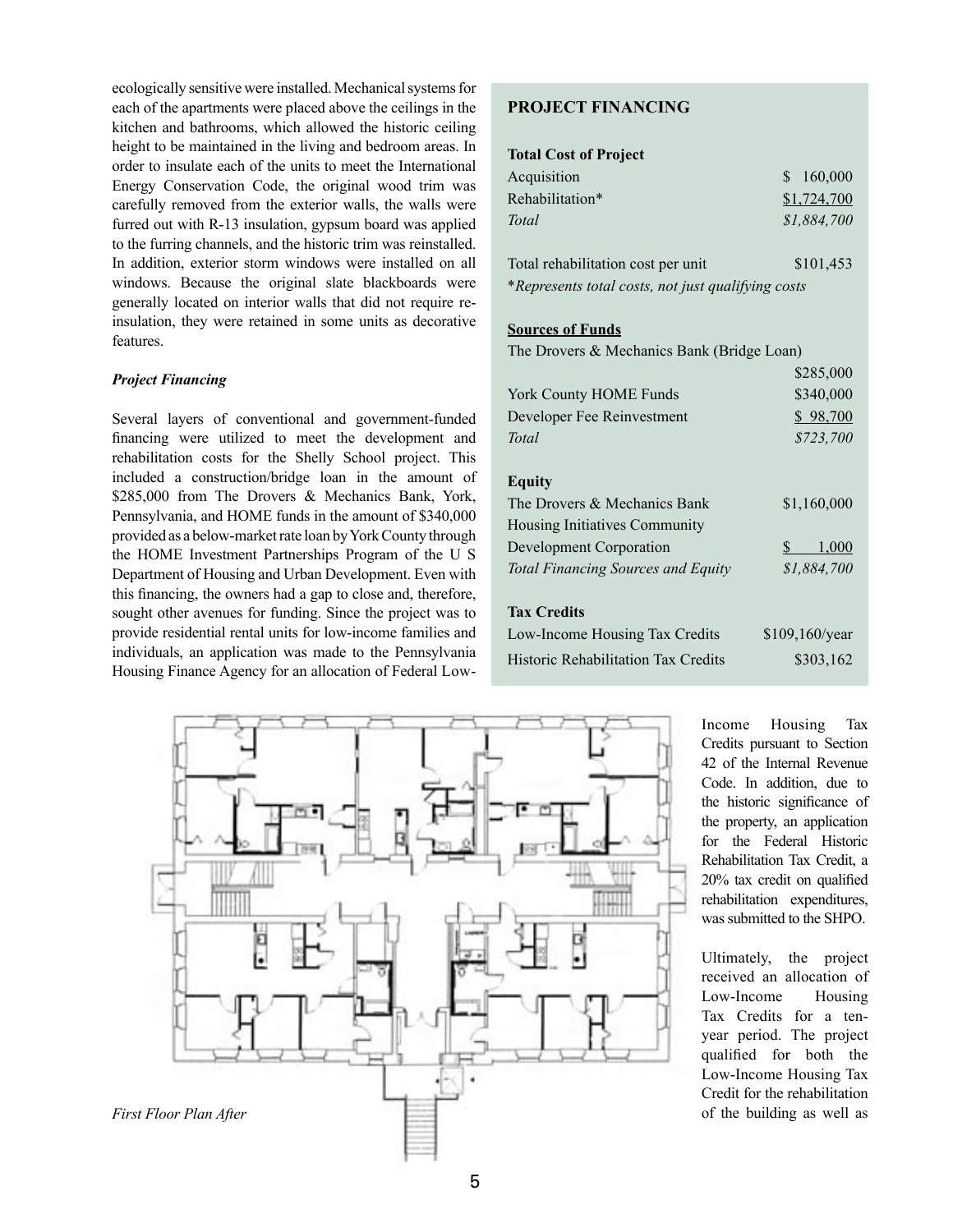

*The glass smoke barrier at the top of the stairs is compatible and retains the visual connection between the stairs and the second floor corridor.* 

for its acquisition. Projects may qualify for the acquisition credit if the property has not changed hands in the ten years preceding its purchase by the owner who will rehabilitate it, and if the owner during that ten-year period made improvements of no more than 25 % of the building's basis. The Low-Income Housing Tax Credit and the Historic Rehabilitation Tax Credit provided the financial incentives needed to undertake this project.

The combination of the two tax credits gave the project owners the opportunity to obtain additional equity by syndicating the project. To position the project for syndication, a limited partnership was formed in which PFG Capital Corporation and Housing Initiatives Community Development Corporation, a local not-for-profit organization, served as the general partners. The general partners owned, in the aggregate, a one–percent interest of the partnership's net earnings, losses, and tax credits. The Drovers & Mechanics Bank was subsequently admitted to the partnership as a limited partner, owning a ninety-nine percent interest of the partnership's net earnings, losses and tax credits. As consideration for its



*The historic corridors and their features and finishes convey the historic character of the former school and provide distinctive public spaces for residents.*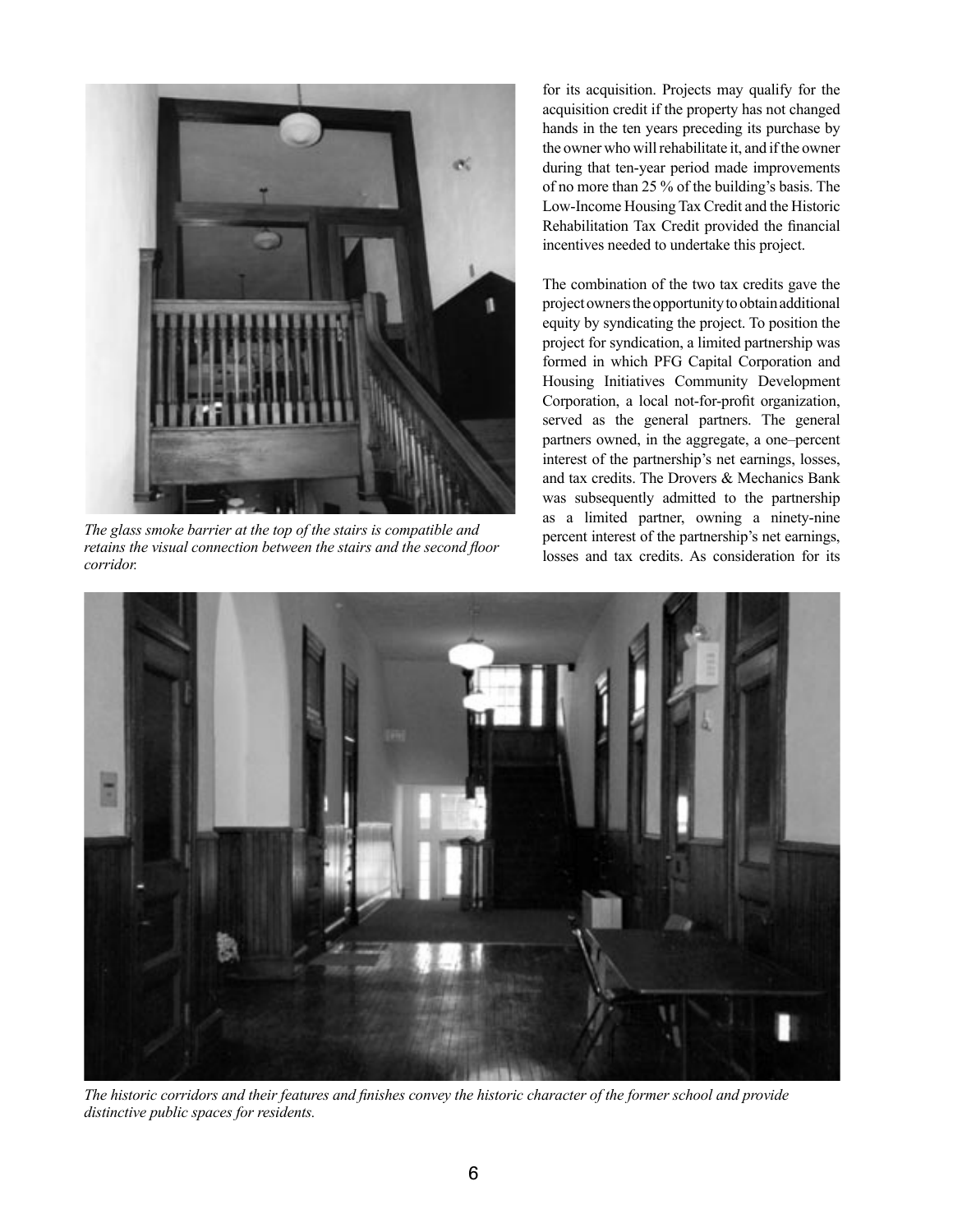## **TAX CREDIT ANALYSIS**

| <b>Total Combined Equity</b>                          | \$1,160,000  |
|-------------------------------------------------------|--------------|
| Equity raised from Low-Income Housing Credit          | \$895,003    |
| Equity yield for Low-Income Housing Credit            | 81.99¢       |
| Actual credit award (based on reserved credits)       | \$1,091,600  |
| Total eligible Low-Income Housing Tax Credit          | \$1,108,748  |
| Annual acquisition credit amount                      | \$5,572      |
| Annual acquisition credit %                           | 3.61%        |
| Qualifying acquisition basis                          | \$154,362    |
| Annual rehabilitation credit amount                   | \$105,302.29 |
| Annual rehabilitation credit %                        | 8.42%        |
| Qualifying rehabilitation basis                       | \$1,250,621  |
| Low-income proportion                                 | 100%         |
| Eligible rehabilitation basis                         | \$1,250,621  |
| Less Historic Rehabilitation Tax Credit               | \$303,162    |
| Total qualifying rehabilitation expenditures          | \$1,553,783  |
| Total development costs                               | \$1,883,860  |
| Low-Income HousingTax Credit                          |              |
| Equity raised from Historic Rehabilitation Tax Credit | \$265,000    |
| Equity yield for Historic Rehabilitation Tax Credit   | 87.4¢        |
| <b>Total Historic Rehabilitation Tax Credit</b>       | \$303,162    |
| Tax credit %                                          | 20%          |
| Total qualifying expenditures                         | \$1,515,809  |
| Total development costs                               | \$1,883,860  |
| Historic Rehabilitation Tax Credit                    |              |

partnership interest and the benefits it would obtain as a partner, including its share of the Low-Income Housing and Historic Rehabilitation Tax Credits, the Bank contributed \$1,160,000 to the project. This contribution, together with the reinvestment of PFG Capital Corporation's developer fee in the amount of \$98,700 and \$1,000 in capital contributions made by Housing Initiatives Community Development Corporation, closed the project's financing gap, and the owners were in a position to begin the rehabilitation.

#### **Summary/Project and Community Benefits**

The rehabilitation of the William Shelly School and Annex into the Shelly School Apartments successfully brought affordable housing to a mix of elderly, singles, families,

and individuals with disabilities. The project resulted in a significant improvement to the neighborhood: it rehabilitated two vacant historic buildings, returning them to a use consistent with the residential neighborhood in which they are located, and added affordable housing into a community that needed such housing. New landscaping provided additional aesthetic benefits to the neighborhood. Although the residents of the neighborhood were initially skeptical about having neighbors with income and social service needs, these concerns were allayed by having onsite property management around the clock. The on-site staff guides potential residents with the tenant application process and pays attention to both the maintenance needs of the building and the needs of residents. Additionally, the on-site staff maintains a relationship between the management and